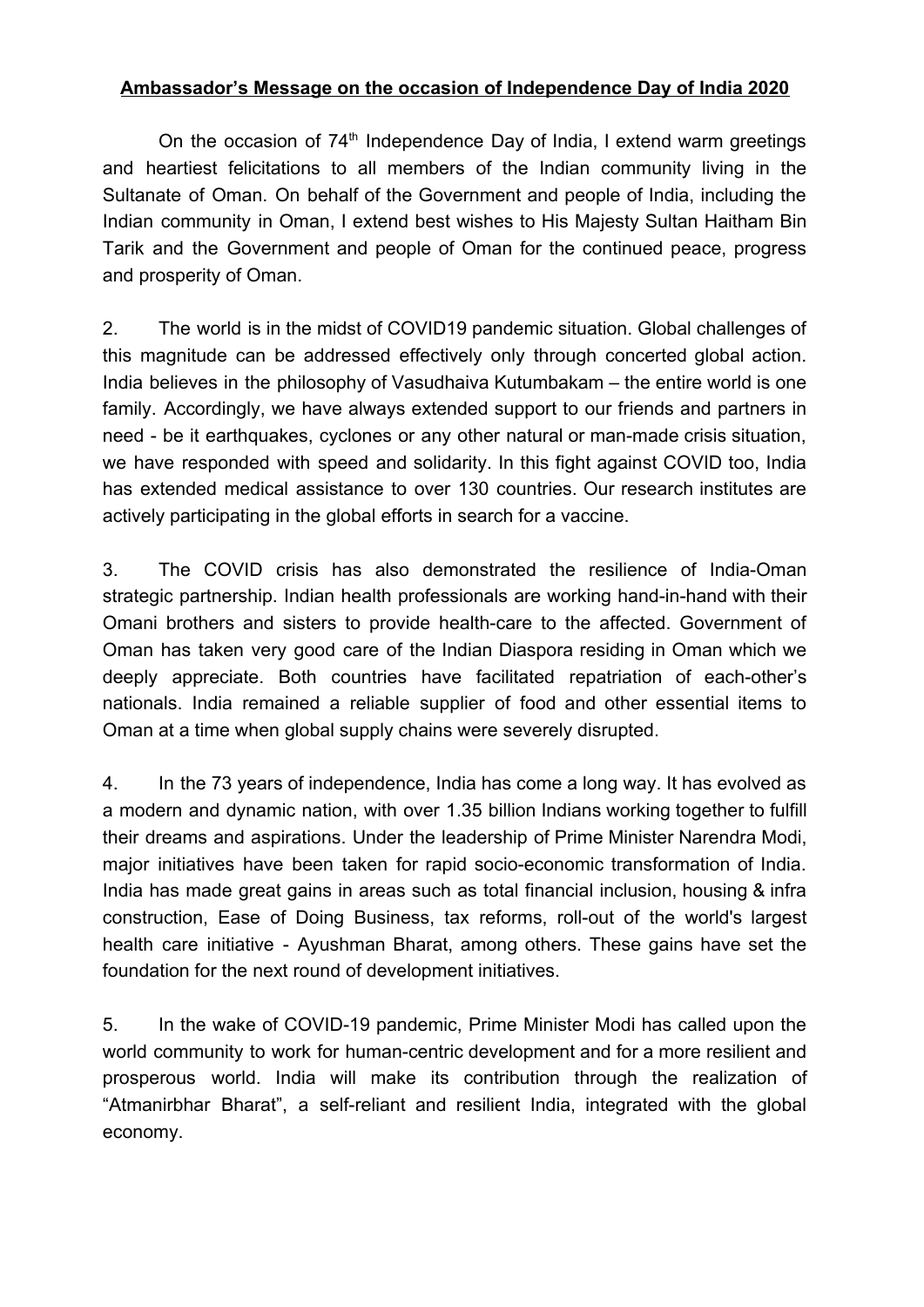6. As we celebrate our achievements, we are also conscious of our responsibilities towards the planet. Our motto is Sabka Saath, Sabka Vikaas, Sabka Vishwas - meaning "together, for everyone's growth, with everyone's trust". It is in this spirit, we have been extending support to our friends and partners for their development efforts. India's development cooperation ranges from commerce to culture, energy to engineering, health to housing, IT to infrastructure, sports to science, disaster relief and humanitarian assistance to restoration and preservation of cultural and heritage assets. India has extended grant-in-aid of around US\$ 4 Billion and more than 300 Lines of Credit worth US\$ 30.66 billion to support projects in more than 60 countries. India also supports capacity building through its unique Indian Technical and Economic Cooperation (ITEC) Programme. For us, the most fundamental principle in cooperation is respecting development partners and be guided by their development priorities.

7. The Sultanate of Oman is a close friend and trusted partner of India. Our vibrant strategic partnership is based on our shared values, common interests and convergence in approaches. High-level visits and exchanges in recent years have helped us move forward and strengthen cooperation in all key areas including trade & commerce, defence & security, science & technology and people-to-people contacts. Prime Minister Modi's visit to Oman in February 2018 at the invitation of Late His Majesty Sultan Qaboos bin Said was a milestone in our relationship. A thorough review of our cooperation was undertaken during the highly successful visit of Dr. S. Jaishankar to Oman in December 2019. In a recent telephone conversation of Prime Minister Narendra Modi with HM Sultan Haitham, both leaders discussed the health and economic challenges posed by the ongoing pandemic and reaffirmed commitment to work together.

8. As we look ahead to post-COVID19 era, there are immense opportunities for the expansion of India-Oman partnership. India can be a strong and resilient partner for Oman in all priority areas identified under Vision 2040. There are strong complementarities in the areas of mining, logistics, food and agriculture, and fisheries. Oman can benefit from India's capabilities in the new areas of Space, IT and Cyber technologies. India is already partnering with Oman in its capacity building efforts through the ITEC Programme, which we plan to scale up.

9. It is our hope and strong belief that India-Oman bilateral cooperation will reach new heights in the coming years. The Embassy of India looks forward to working closely with the Government and people of Oman as well as the Indian diaspora in Oman towards this objective.

*Muscat, August 2020*